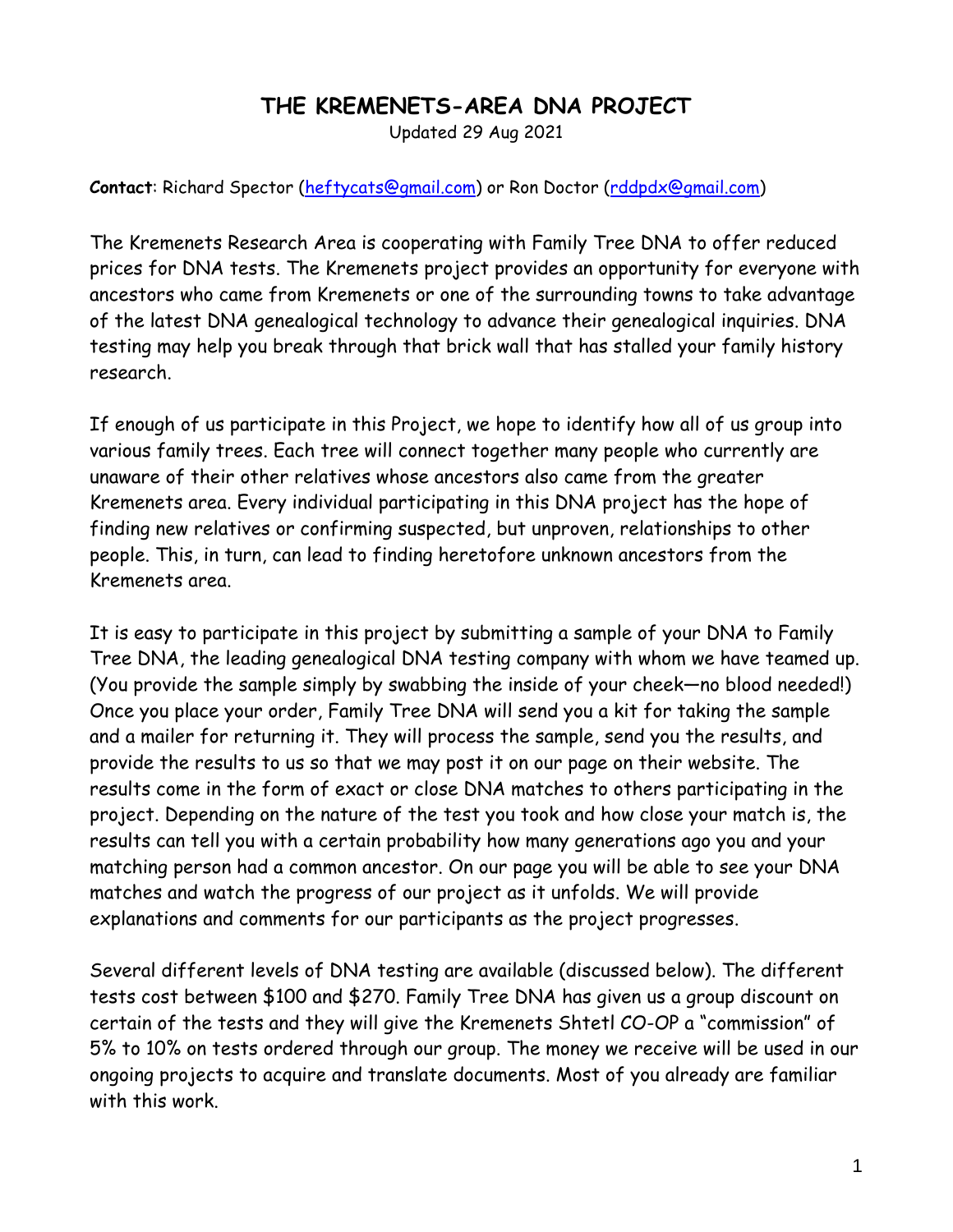It is important that you order your DNA kit from the Kremenets page on Famliy Tree DNA's website (see the link below). That way we will be sure to include your results in our Project for analysis. And our CO-OP will earn funds to further our document acquisition and translation work.

Participation is open to anyone with an ancestor known or thought to be from the Kremenets area. It is especially important for you to participate if your ancestors came from the surrounding towns (currently more than 450 towns are named in the Kremenets vital records). Our ancestors moved around quite a bit, so to discover relationships that encompass more than one town, we must include as many as possible of the towns around Kremenets.

However, there is one very important criterion about which you must be aware before you participate:

**PLEASE NOTE:** DNA testing allows you to trace your father's *paternal* line (Y-DNA testing) and your mother's *maternal* line (mtDNA testing). It does *not* allow you to trace back to your father's mother, or to your mother's father and *their* lines (or to other mixed male/female ancestral lines) … unless you get a correctly situated cousin, aunt or uncle involved in the DNA testing project. If you think this is something you want to do but aren't certain how to proceed, please contact us for help.

If you are a male, you should take what is called the Y-DNA test if you want to track your male ancestral line and what is called the mtDNA test if you want to track your female ancestral line. If you are a male, you can take both tests if both your male and female ancestral lines originate in the Kremenets area. Females can take only the mtDNA test. If you need help figuring out who should be tested, and what test they should take, please contact us.

There are five levels of Y-DNA testing: 12, 25, 37, 59 and 67 markers. We strongly recommend you take at least the 25 marker Y-DNA test for the male line, or preferably, the 37-marker test. For the female line, you have three choices: "mtDNA", "mtDNAPlus", or "mtDNA Full Sequence". For now, we recommend the mtDNAPlus test. The more detailed tests cost a bit more but they are well worth the extra money. The more detailed the test the more the results will exclude random matches with unrelated people. And, the more detailed tests will provide matches that have a higher chance of identifying a possible relative whom you can subsequently confirm in a paper trail.